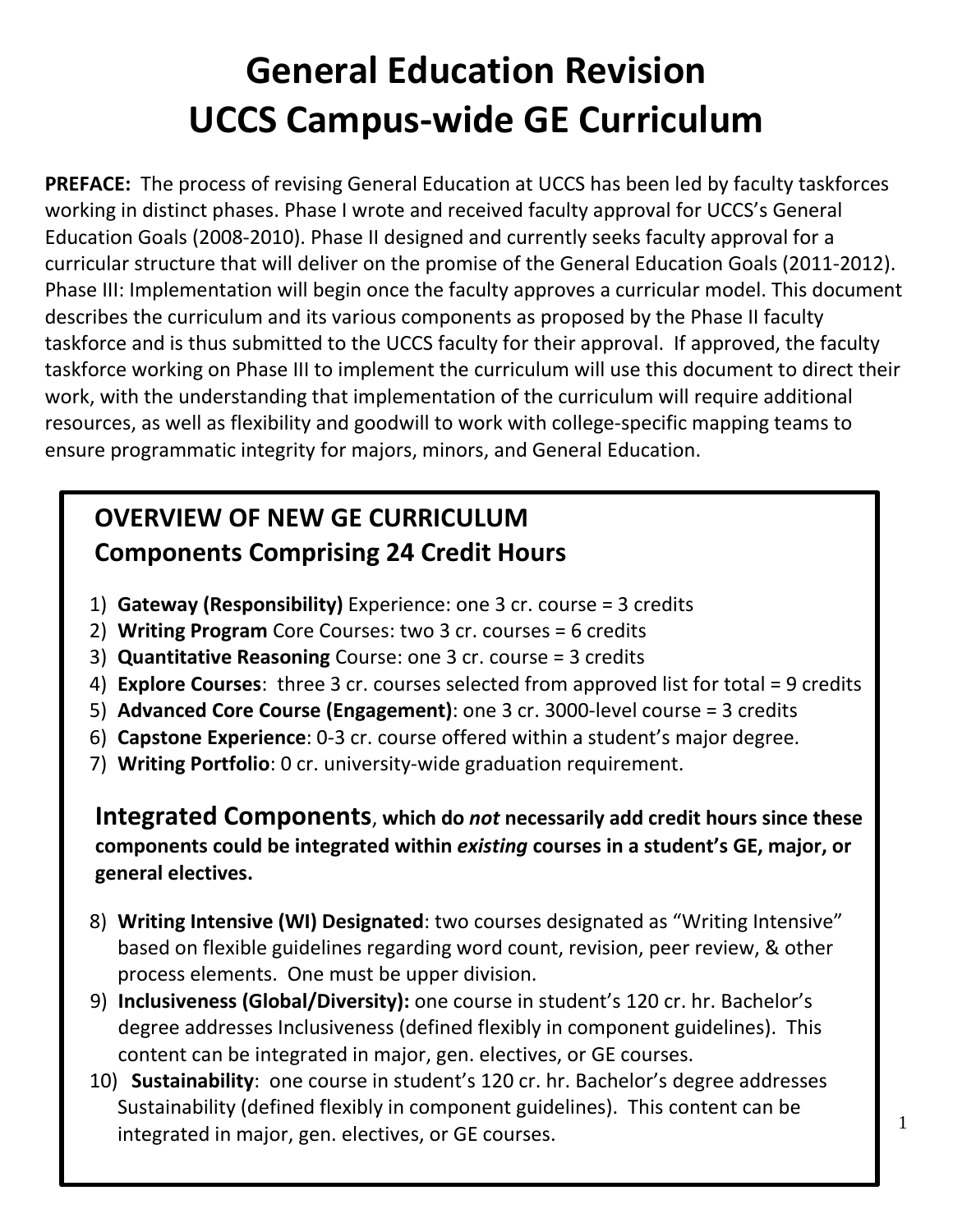## **Description of General Education Components**

## **1) Gateway Experience: one 3cr. course = 3 credits**

#### **What is the objective of the Gateway Course?**

Welcome students to the university and provides a high impact educational experience for all first-year college students.

Introduce students to an academic culture, including concepts of responsible engagement, intellectual inquiry, methods, and civil discourse.

Strengthen the academic skills students need for success at the university.

Generate enthusiasm among students by articulating the educational aims and meaningfulness of the UCCS university-wide GE curriculum.

Provide initial instruction for students on GE Goals addressing: oral communication and responsibility. The purpose of oral communication is to enhance students' public speaking/presenting skills and/or extend their understanding of communication processes and skills to other contexts such as interpersonal communication, group communication, or digital, visual, and performance media. The purpose of responsibility is to alert students to the need to act in a conscientious and respectful manner towards peers, colleagues, and fellow citizens, and to make decisions about one's action that are in conformance with disciplinary, civic, and more general ethical principles. After this initial introduction and instruction, students will continue to develop these skills and understandings through their coursework.

#### **How will it be structured and supported?**

UCCS faculty overwhelming believe that our Freshman Seminar should be molded into the Gateway Course because over the past twenty years the "gateway experience" has become a national model in the integrative learning movement. The Gateway course will communicate to students the General Education goals and competencies; so students understand what General Education is, why it is important, and what it means.

**Currently, over 80% of fall freshmen take Freshman Seminar**. As the program grows, strong efforts will be made to maintain class sizes under 20 students per section. Eventually, Freshman Seminar courses will also be offered during the Spring semester. The Freshman Seminar requirement will only apply to students who transfer to UCCS with fewer than 30 credit hours.

As the program grows beyond current Freshman Seminar (FS) Faculty and current FS courses, other UCCS tenured/tenured-track faculty and instructors will be encouraged to develop new FS courses. The Provost's Office is committed to fund the needed faculty off-loads (if taught on load) or overload stipends. The Center for Communication is committed to support faculty and student so they can address the public speaking/presenting goals of the Gateway course.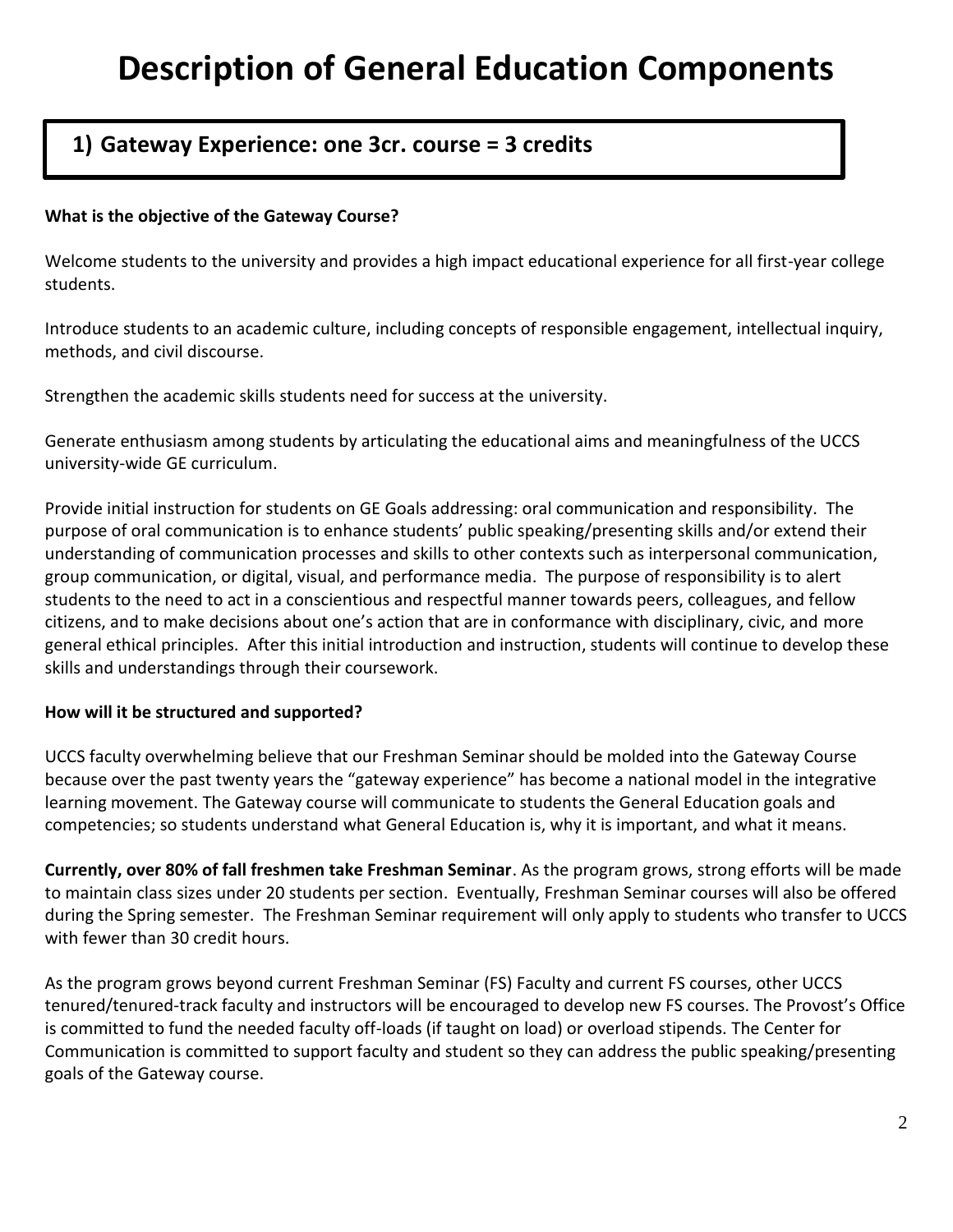FS will encourage the development of rigorous college-level courses with high impact practices, and will remain open to new course ideas, enabling academic breadth and new opportunities for curricular creativity and innovation. As originally envisioned in the Freshman Seminar program, faculty will be encouraged to explore interdisciplinary and/or multidisciplinary approaches to the course topic.

JTAs (junior teaching assistants) will continue to team with faculty.

**What will Freshman Seminar (Gateway) courses have in common? How will they deliver on the promise of the GE Goals?** The Freshman Seminar Faculty and Director are committed to integrating into ALL FS courses these elements of the UCCS GE Goals:

**Goal 1: Evaluate and Create**. All Freshman Seminar Gateway courses will emphasize:

- Critical and creative thinking skills: transitioning from high school competencies to university competencies
- Information literacy/research skills: learning how to navigate the library and use online databases, university online technologies, and campus resources
- Communication skills: developing reading, writing, speaking, and listening competencies
- Specifically, Gateway courses will promote students' basic oral communication skills by including instruction on public speaking/presenting and providing an opportunity for students to experience, practice, and perform skills as well as receive feedback and performance evaluations.

**Goal 2: Know and Explore**. All Freshman Seminar Gateway courses will provide:

A broad understanding of their specific course topics as it related to various disciplines and professions.

**Goal 3: Act and Interact**. All Freshman Seminar Gateway courses will emphasize:

 Responsibility: understanding the personal, civic, ethical, and social competencies that are required of university students (including academic professionalism and civil discourse)

## **2) Core Writing Courses: two 3 cr. courses = 6 credits**

ENGL 1310 will remain the first core writing course across the university. ENGL 1410, ENGL 2080, ENGL 2090, or INOV 2100 will remain the second writing course options across the university.

**English 1310: Rhetoric and Writing I** is the first course of a two-semester written communication sequence required of all UCCS students. The course introduces students to academic reading and writing processes. Students develop critical reading, writing, and thinking skills through class discussion, the rhetorical analysis of academic and civic texts, and the writing of documented analytical essays. Students analyze texts written for diverse purposes and audiences. The course focuses on writing process theory and rhetorical theory and criticism, which serves two complementary purposes—to prepare writers for academic reading and writing assignments at the university level and to introduce students to rhetoric and writing as a field. *Signature features*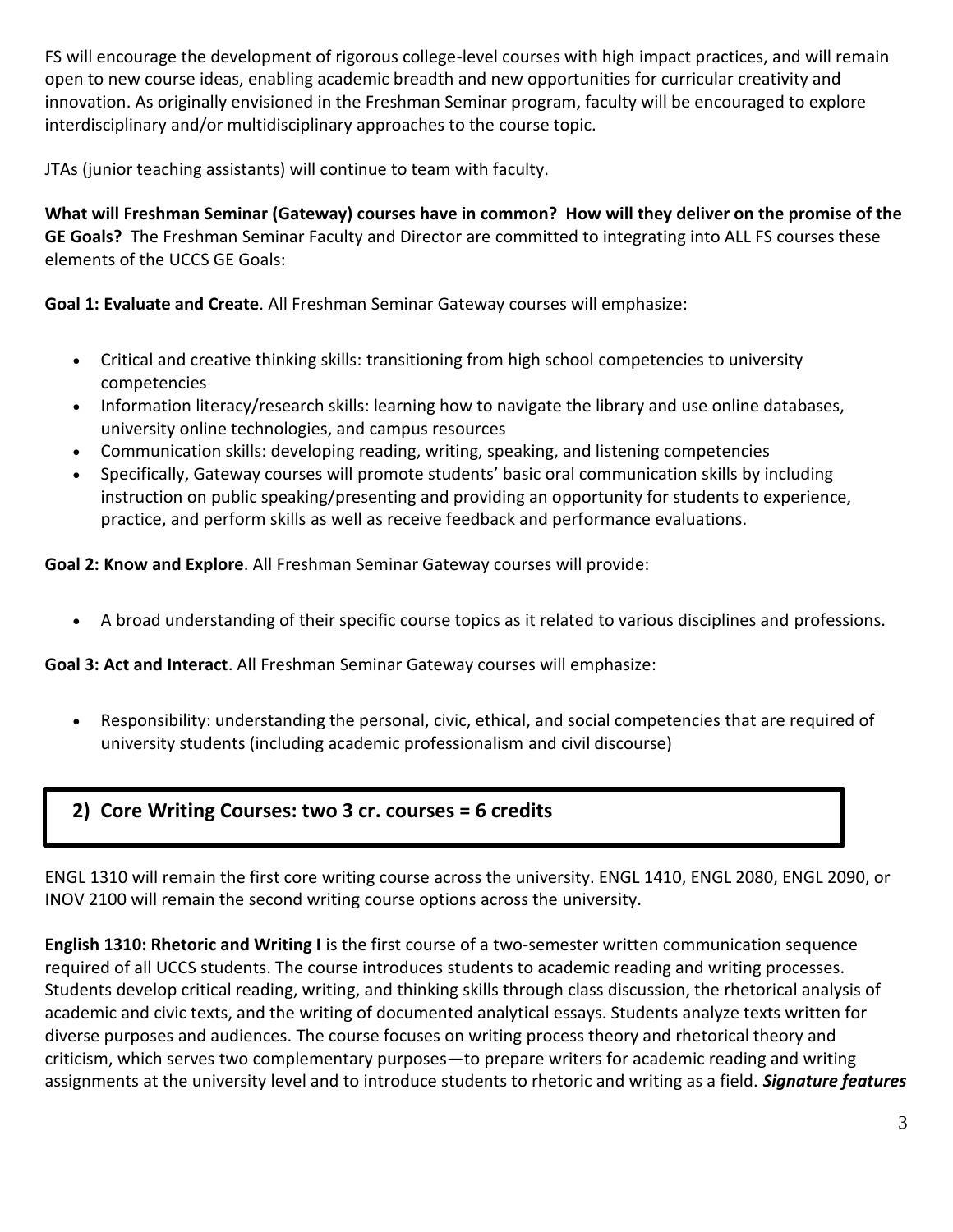of the UCCS ENGL 1310 experience include writing instruction in a computer-mediated classroom; low course caps of 19 students; extensive small group and whole class discussion; and one-on-one writing conferences for all ENGL 1310 students.

**English 1410: Rhetoric and Writing II** is the second course of a two-semester written communication sequence required of all UCCS students. The course focuses on academic inquiry and argument, building on the basic analytical and rhetorical proficiencies learned in ENGL 1310. Writers engage in extended inquiry, which enables them to investigate issues in their full complexity. ENGL 1410 assignments teach students how to responsibly gather, evaluate, and integrate a range of sources into their writing. *Signature features* of the UCCS ENGL 1410 course include the use of classical stasis theory for the rhetorical invention of arguments; foundational information literacy competencies that are integral to the research process; writing instruction in a computermediated classroom; low course caps of 19 students; extensive small group and whole class discussion; and oneon-one writing conferences for all ENGL 1410 students. Prer., ENGL 1310 or equivalent.

**English 2080 and English 2090,** offered by the Professional and Technical Writing Program, each satisfy the second writing course requirements for students in the College of Engineering and College of Business.

**ENGL 2080: Business & Administrative Writing** is the second course of a two-semester written communication sequence required of all UCCS students. This course is for all students and especially business and science majors. The course builds upon the basic analytical and rhetorical proficiencies learned in ENGL1310 by focusing on writing, reading, and thinking skills through class discussion, analysis of business and administrative texts, and creating business documents such as proposals, reports, letters and memos, and presentations. *Signature features* of the UCCS ENGL 2080 experience include the following: classical stasis theory; writing instruction in a computer-mediated classroom; low course caps of 19 students; extensive small group work and whole class discussion; and one-on-one writing conferences for all ENGL 2080 students. Students learn foundational information literacy competencies that are integral to the research process. Prer., ENGL 1310 or equivalent.

**ENGL 2090: Technical Writing & Presentation** is the second course of a two-semester written communication sequence required of all UCCS students. This course is for all students and especially engineering and science majors. The course builds upon the basic analytical and rhetorical proficiencies learned in ENGL1310. The course familiarizes students with the field of technical writing and teaches them to compose technical information both written and visual—more effectively. *Signature features* of the UCCS ENGL 2090 experience include the following: classical stasis theory; technical writing instruction in a computer-mediated classroom with access to software tools for the design of written and visual texts; low course caps of 19 students; extensive small group work and whole class discussion; and one-on-one writing conferences for all ENGL 2090 students. Students learn foundational information literacy competencies that are integral to the research process. Prer., ENGL 1310 or equivalent.

**INOV 2100 - Technical Writing, Proposals, and Presentations**. Technical writing course. Replaces ENGL 2090 for Bachelor of Innovation majors. Addresses five major types of technical writing: project reports, funding proposals, magazine and trade articles, technical reports, and journal articles. Includes peer review and critical assessments of others' writings. Prer., ENGL 1310.

## **3) Quantitative Reasoning Course: one 3 cr. course = 3 credits**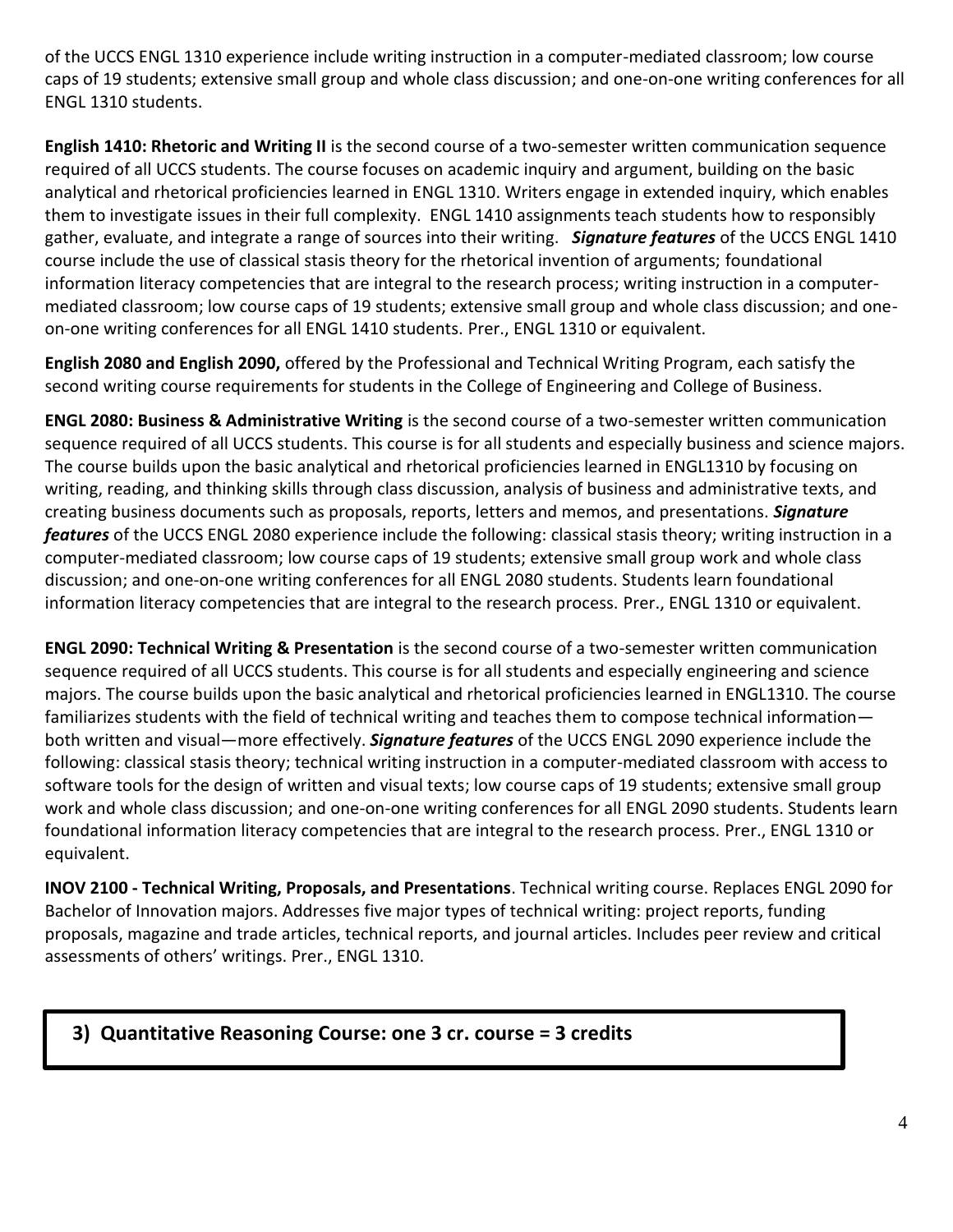The UCCS General Education goal of quantitative and qualitative reasoning proposes that well-educated people are able to think at a certain level of abstraction that includes competencies such as:

- constructing a logical argument based on the rules of inference
- analyzing and interpreting numerical data
- applying mathematical methods to solve problems in university work and daily life.

The proficiency requirement of this goal thus has two principal objectives. The first is to provide students with the analytical tools used in core curriculum courses and in their major areas of study. The second is to help students acquire the reasoning skills necessary to assess adequately the problems that confront them in daily life.

This requirement can be satisfied by taking coursework in mathematics and in either logic/critical thinking or statistics. These courses can be either in the major or outside the major.

Each college may recommend courses for approval for this requirement and may then specify courses that their students should take to satisfy the requirement.

## **4) Explore Courses: three 3cr. courses selected from approved list for total = 9 credits**

**What is the Objective of Explore Courses?** The "Explore" component encompasses three courses that expose students to a breadth of disciplinary perspectives and methods. To this end, the courses that satisfy this component are meant to provide a broad level of understanding within a particular discipline. Students will be required to take 3 courses (3 credits each = total 9 credits), with each one of those courses being from a different category. This type of engagement encourages students to explore disciplinary perspectives in order to gain a breadth of knowledge. Depending on the courses selected, the credit total could exceed 9 cr. since some courses in foreign languages or natural sciences with labs are more than 3 credits each. Regardless of the credit total, student will be required to complete one course in each category.

**What is the Structure?** The three categories are **drawn directly from Goal 2: Know and Explore** of the GE Goals. The concepts are rooted in the traditional academic divisions (arts, humanities, social sciences, and natural sciences), but expand on them to include courses offered by the professional colleges and allow more flexibility for course offerings beyond disciplinary constraints.

|    |                                            | A. The physical and natural world $\rightarrow$ courses explore dynamics of natural sciences,<br>engineering, and geography, among other relevant fields                                            |
|----|--------------------------------------------|-----------------------------------------------------------------------------------------------------------------------------------------------------------------------------------------------------|
| B. |                                            | Arts, humanities, and cultures $\rightarrow$ courses explore some focused aspect of these broad<br>fields and will include options for foreign language study                                       |
| C. | Society, social and economic institutions, | <b>health, and human behavior</b> $\rightarrow$ courses explore aspects of social sciences disciplines,<br>business, criminal justice, nursing, and health<br>sciences, among other relevant fields |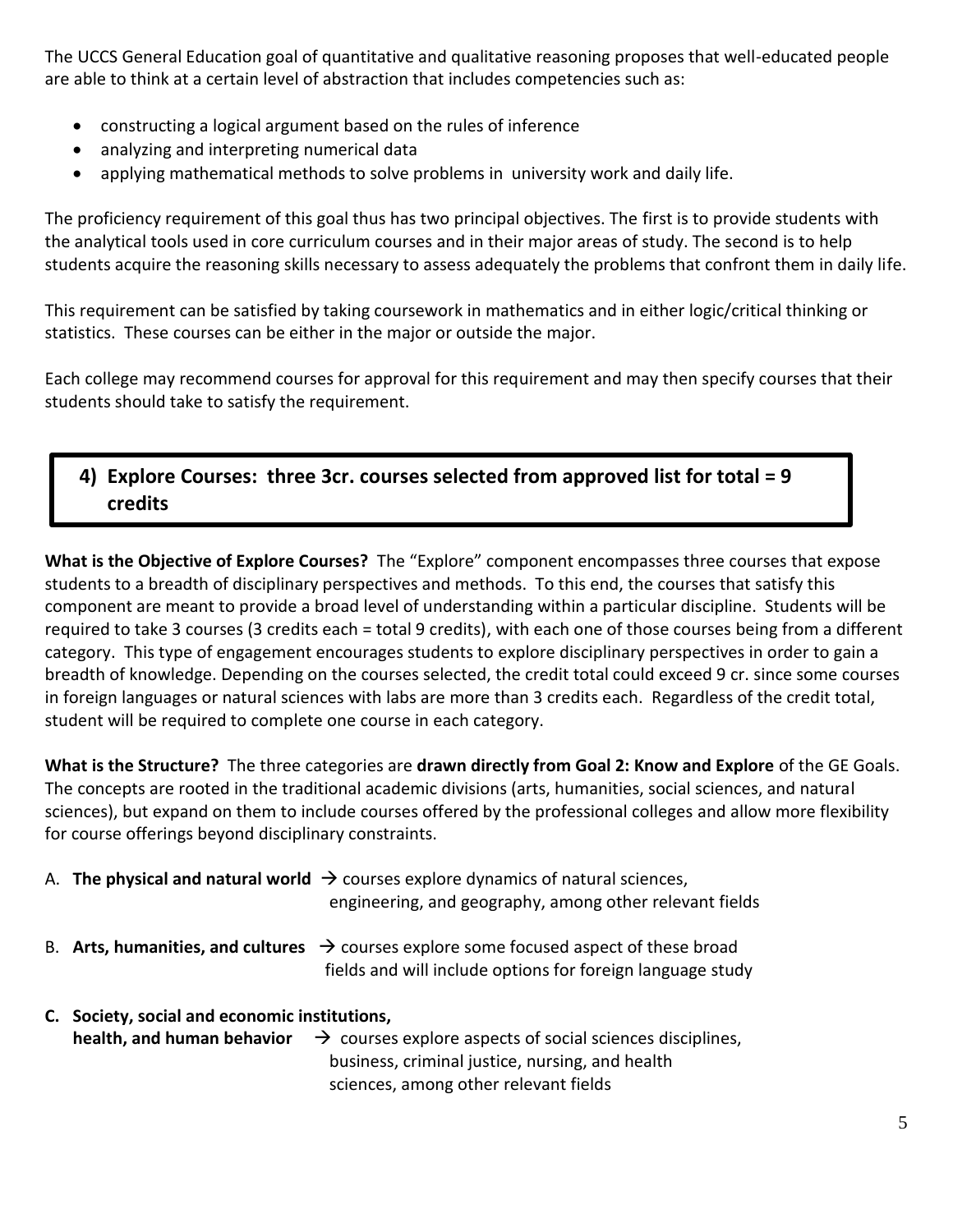**What will ALL Explore Courses have in common?** All courses within the campus-wide Explore Curriculum will also be asked to adhere to some general guidelines based on their specific "category" in order to ensure breadth of experiences, approaches, and methods. Guidelines are meant to introduce the learner to how knowledge/skills are acquired within the field and to find ways to apply these to the undergraduate learning experience as a whole.

**Guidelines for Explore Courses**: Faculty overwhelmingly supported these suggested guidelines for Explore Curriculum listed below. Explore Curriculum courses could be asked to include:

#### **Goal 1: Evaluate and Create**

Courses will teach knowledge of the essential terminology, concepts, and topics of the discipline.

Courses will teach skills, concepts, analytical tools, and/or basic research methods for engaging within the field.

Courses will provide opportunities for students to practice foundational skills, such as writing, oral communication, or qualitative and/or quantitative reasoning, among other possibilities, within an applied context.

Courses will encourage students to discuss methods and directions for assessing data and claims to new knowledge.

#### **Goal 2: Know and Explore**

Courses will allow students to know and explore different disciplinary approaches, especially given that students will complete one course in each broad category.

Courses will present ways to evaluate claims to knowledge outside the discipline (interdisciplinary perspectives) using the knowledge gained within the course.

#### **Goal 3: Act and Interact**

Courses will, where appropriate, reflect the core ethical principles and responsible methods of disciplinary work.

## **5) Advanced Core Course: One 3 cr. 3000-level course = 3 credits**

## **What is the objective of an Advanced Core GE course?**

Provide UCCS students with a common educational experience at the upper-division level that broadly expands their perspective beyond their major discipline (within or between colleges), thus clarifying the value and relevance of GE learning and skills to their future work and lives.

Engage students actively in applying and integrating knowledge, which is drawn from a range of disciplines and includes advanced-level critical and creative thinking.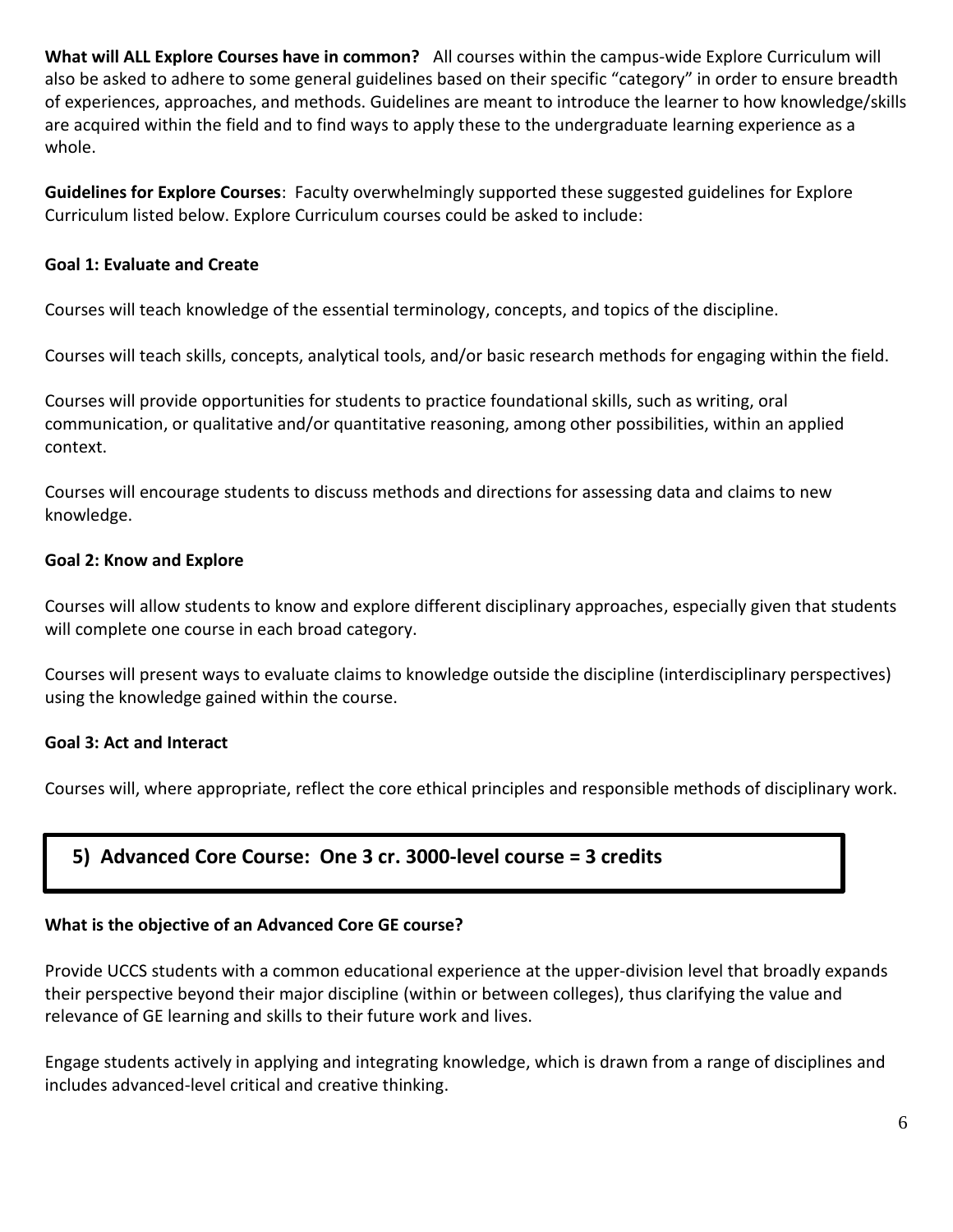Promote curricular and intellectual connections between students' GE and major coursework, while providing students an opportunity to integrate their learning, ideally beyond their disciplinary area of study, thus distinguishing the Advanced Core course from the major Capstone experience.

#### **How will Advanced Core Courses be structured and supported?**

These courses will have a flexible format; a set of designated courses with common elements and centered on common idea of putting knowledge into action will be offered by multiple departments and in different course structures.

All Advanced Core courses will center on the idea of "Knowledge In Action." Faculty from a broad range of disciplines will teach courses centered on how engagement in real world endeavors is informed by academic knowledge. These courses will underline the reality that putting ideas into action increasingly requires a broadbased understanding and an even broader ability to work with people from diverse backgrounds. The format of the classes will vary, but all will include hands-on, creative, and/or collaborative projects/activities that require students to reflect and build upon their academic and personal development.

Multiple course formats might include: interdisciplinary, project-focused, research-centered, student group projects, performance-based, field-based, internships, travel courses, service learning, weekend, or team-taught courses (across department or colleges), etc. Many current courses across UCCS departments could be refocused, with minimal changes, to serve as Advanced Core courses. One intention is to encourage collaboration among students and among faculty from a range of departments and the professional schools in these courses.

Departments and/or colleges will be encouraged to offer advanced core courses proportional to their number of majors. Faculty will be encouraged to develop new hands-on, collaborative courses. In many cases, however, Advanced Core courses will be developed by modifying existing courses within each department to Advanced Core course guidelines. Optimally, Advanced Core courses will be open to non-majors, even if the course is offered for credit within specific majors. Students will be encouraged to take Advanced Core courses that push their disciplinary boundaries allowing them to apply and integrate their knowledge, beyond their focused major course of study, either within or between colleges. Flexibility and innovation will be considered in the implementation of this component to ensure the integrity of academic programs (including majors, minors, and General Education). Also, the current LAS Humanities Program is collaborating in the Advanced Core course discussions. Revamped HUM 3990 courses, adhering to common guidelines for all Advanced Core courses, will be among the options students, university-wide, can take to satisfy the Advanced Core requirement. As part of these efforts, the unique model of the Humanities Program will be broadened to include humanities-centered, team-taught courses across colleges and disciplines, providing new opportunities for cross-disciplinary collaboration.

Tenured/tenure-track faculty and instructors will be supported in their efforts to adapt existing courses to the Advanced Core guidelines as well as to develop new courses. The Provost's Office is committed to funding the additional costs associated with developing and staffing Advanced Core courses.

#### **What will all advanced core courses have in common? How will they deliver of the promise of the GE Goals?**

**Goal 1: Evaluate and Create:**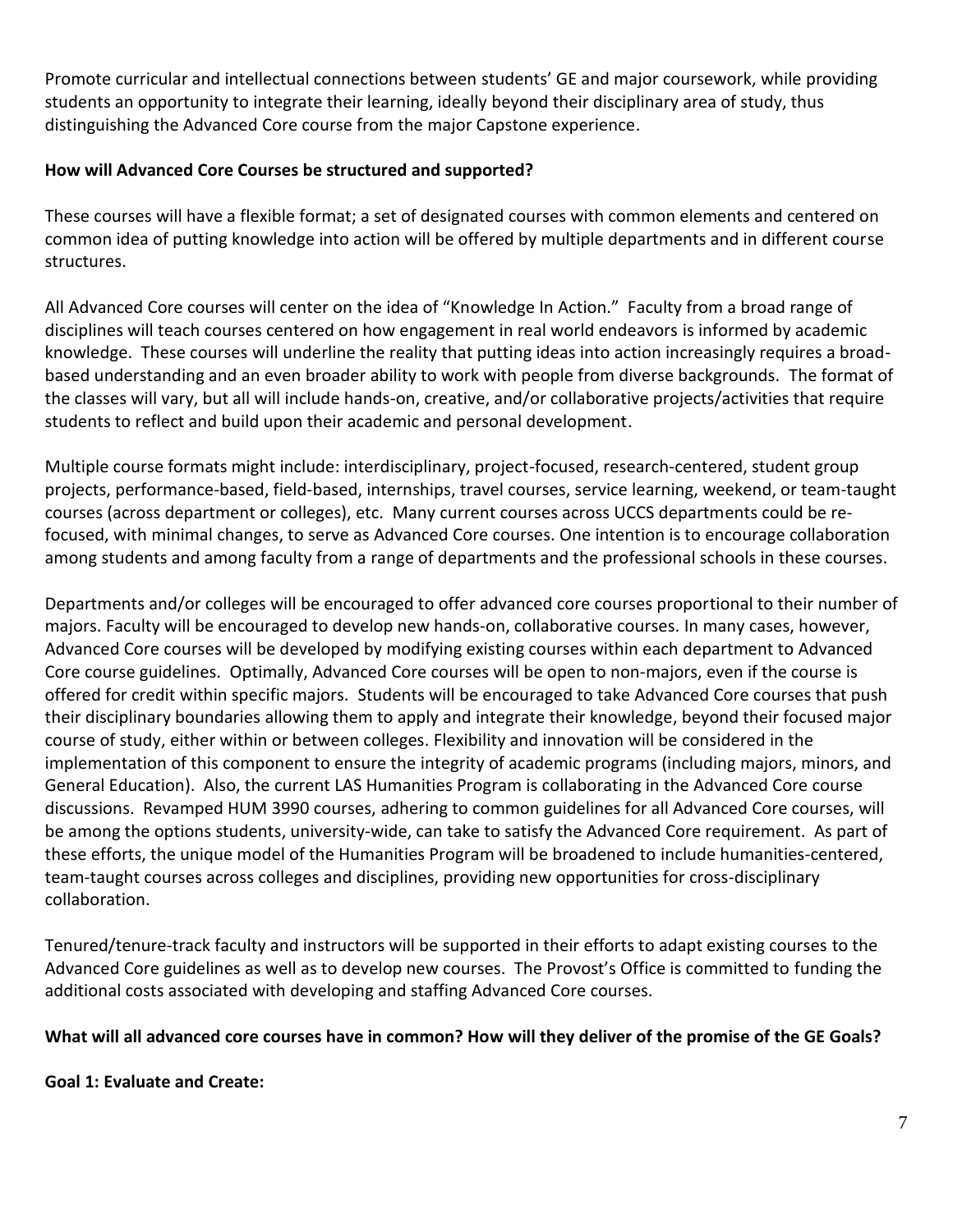Courses will explicitly link action projects with academic skills and knowledge—particularly critical and creative thinking—ideally in ways beyond standard disciplinary assignments.

Courses will have students critically reflect on the "Knowledge in Action" learning experience using appropriate communication modalities at an advanced level—reading, writing, speaking, and listening.

#### **Goal 2: Know and Explore:**

Courses will be built around real world projects or applications from the broadest range of disciplines, ideally incorporating a multi-disciplinary approach.

Courses will show students how the practical application of knowledge/skills requires tapping into a range of perspectives and disciplinary approaches.

#### **Goal 3: Act and Interact:**

Courses will actively engage students in applying academic knowledge more broadly to real world endeavors and contexts, encouraging their use of critical, creative, collaborative, artistic, or innovative approaches.

Courses will explore what it takes to work with different types of people, bringing different perspectives to the topic, and highlighting the relevance of several areas of the Act and Interact GE Goal.

Faculty will share the ways they personally have connected knowledge to action.

#### **Many existing courses could be adapted as Advanced Core Courses.**

## **6) Capstone Experience: 0-3 cr. course offered within a student's major degree.**

#### **What is the objective of a Capstone Experience?**

Capstone Experiences provide advanced college students the opportunity to apply and integrate their knowledge and skills. Capstones can ask students to demonstrate their ability to write, speak, and otherwise communicate ideas, to use knowledge, to solve problems, and to apply a variety of skills/competencies, both general and discipline-specific. Capstone Experiences have been identified by the AAC&U (Association of American Colleges and Universities) as a high impact educational practice. Capstones can be designed in a variety of ways. Regardless of the form of a Capstone Experience, the demonstrative student outcome integrates knowledge from discipline specific and general education courses in a unique way. The Capstone Experience allows students to synthesize skill development at the culmination of their undergraduate education. According to the National Survey of Student Engagement (2011), 50% of incoming freshmen expect to complete a culminating experience such as a capstone project. In addition, Capstone Experiences include transfer students in UCCS's signature general education experience.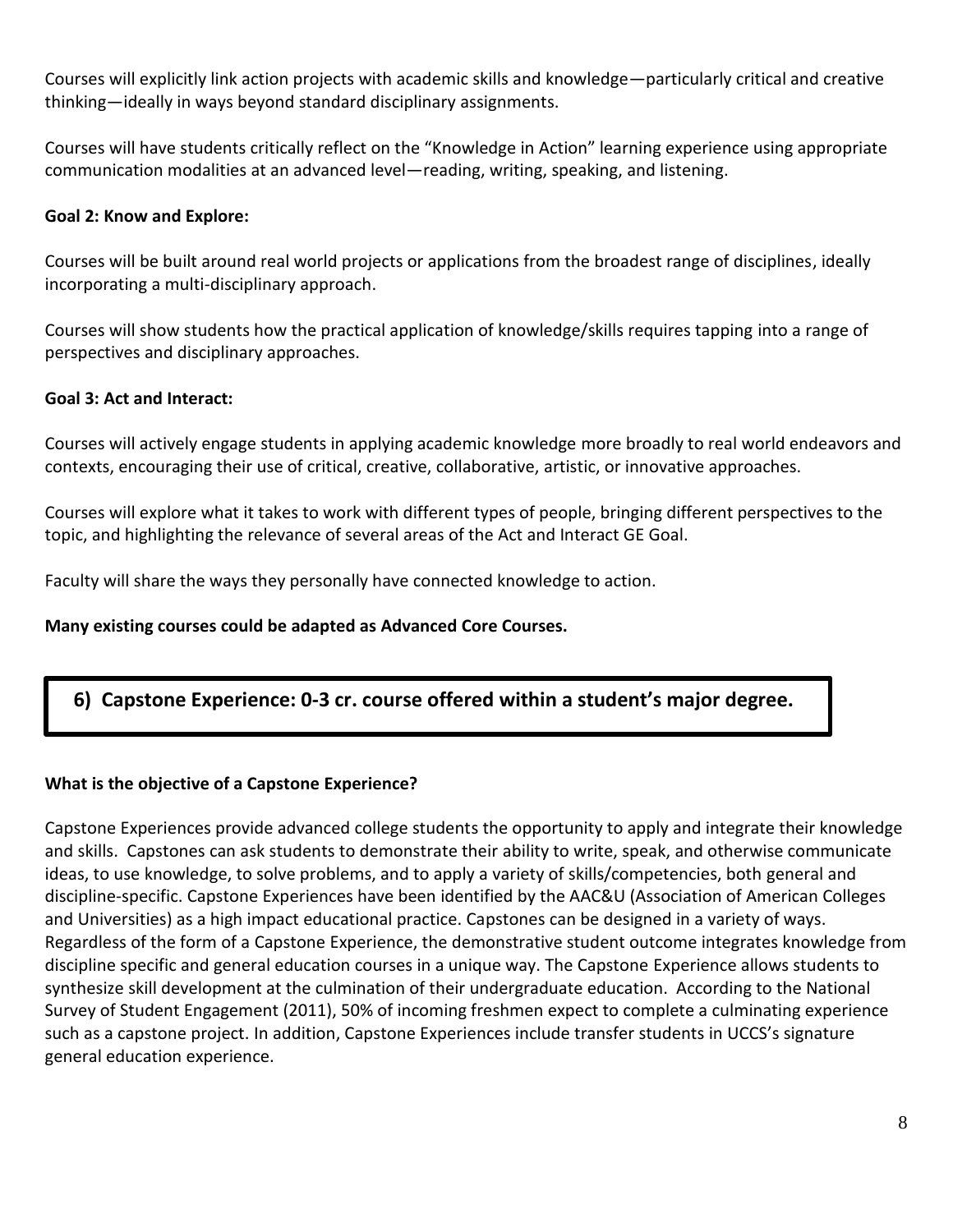#### **How will Capstone Experiences be structured?**

At UCCS, **20 out of the 27 undergraduate degree programs offer a Capstone Experience** (Switzer, High Impact Practices, UCCS, 2010). *Each department will retain full control over the capstone experience for their major, whether it is a course or some other format*. For majors without a Capstone, the campus-wide GE curriculum encourages each department to develop a Capstone Experience for their majors, based on departmental needs and disciplinary approaches. The department can frame the Capstone Experience within an existing set of upperdivision courses through the addition or retooling of a specific assignment or a project such as disciplinary portfolio, performance/installation, final reflective paper, case study presentation, service learning project, travel or immersion experiences, specific work preparation experience/certification, senior thesis, or even a designated senior seminar. The Capstone Experience can be individual or group-project based. Capstone does not need to be a separate course. It is an identifiable experience that can range, based on department needs, from 0-3 credits that are offered within a student's major degree.

In 2012, the GE Taskforce administered a survey to explore how current Capstone programs are administered, to understand what has led some programs to drop capstone experiences from their curriculum, and to identify how current and potential capstone experiences can help connect students to both discipline-specific and general education goals. From this research, we found significant support behind the value of the Capstone Experience. Of those who responded to the survey, 81% identified a Capstone Experience as valuable for their specific program. Further, many of the barriers identified by survey respondents to implementing a Capstone Experience stem from a narrow conception of a course-based Capstone. To overcome these barriers, UCCS must embrace the variety of Capstone styles already utilized by a variety of disciplines that focus on how students can demonstrate learning through an experience rather than course. (see Table 1).

The inclusion of a Capstone Experience encourages students to bridge general education goals with discipline objectives, allowing all UCCS students to point to an enriching and culminating experience to their undergraduate education. A unique opportunity communicated by survey respondents is the desire to engage in Capstone development with additional support from the University. The campus-wide GE curriculum may serve as the vehicle that takes advantage of this faculty interest.

Table 1. Faculty assessment of the Reasonableness of including the assessment of GE goals in a Capstone.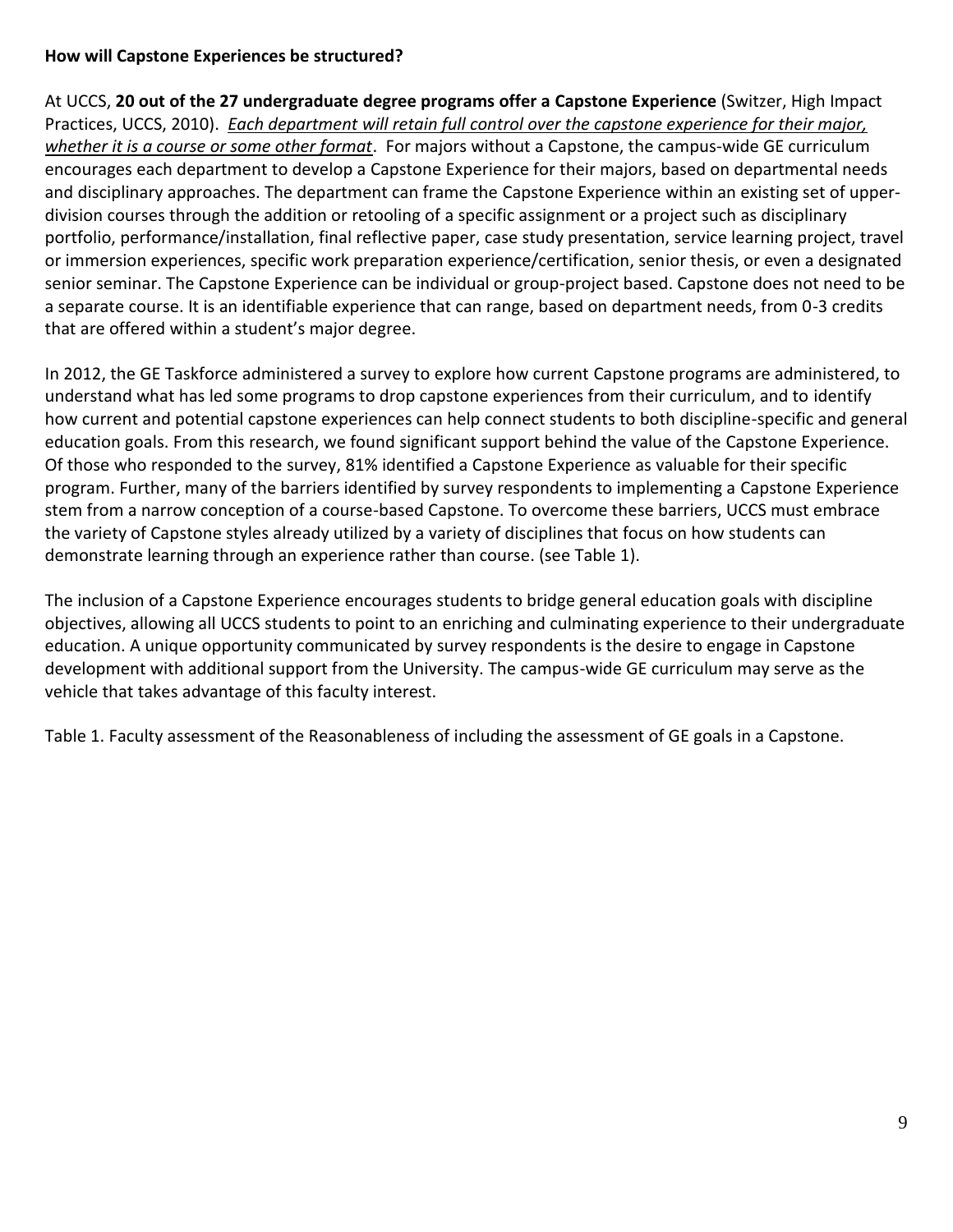

#### **What will all capstone experiences have in common? How will they deliver of the promise of the GE Goals?**

- Capstone experiences will remain fully under the control of the major program. As suggested by the graph above, the current capstone experiences in many programs address several GE Goals.
- Departments will be supported in their efforts to further identify and instruct their majors in core aspects of the GE Goals delivered in the capstone, such as explicit discussions of critical and/or creative thinking and or qualitative and quantitative reasoning. Departments will be encouraged to review the core ethical principles of their disciplinary work in the capstone.
- Ideally, capstone experiences will encourage general communication skills development, related to public speaking/presenting, interpersonal (one to one) and/or group communication, or digital, visual, and performance media. At the discretion of the capstone faculty, students' communication skills could be developed by providing an opportunity for students to experience, practice, and perform the communication skill and to receive feedback.
- Some examples of how communication skills could be included in the capstone experience are:
	- o Public speaking/presenting: Students present a speech and receive feedback regarding their presentation skills.
	- o Interpersonal (one to one) and/or group activities: Students participate in a group and/or interpersonal interaction related to their studies in the discipline and the capstone experience.
	- o Digital, visual, and performance media: Students engage in an activity to demonstrate their understanding of the role and impact of media and technology on communication in their discipline.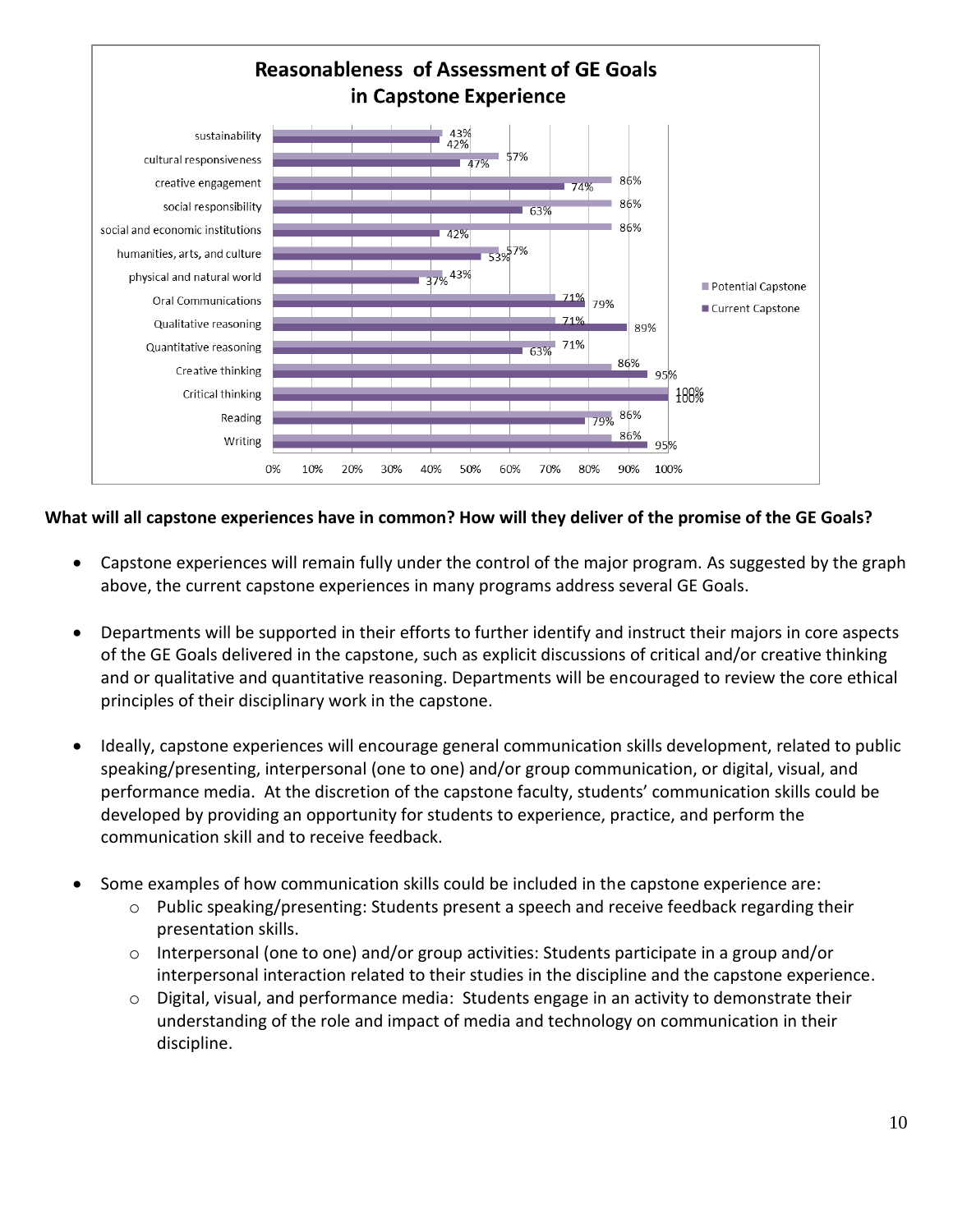## **7) Writing Portfolio: 0 cr. but a university-wide graduation requirement.**

**Currently,** all UCCS undergraduates are required to submit a Writing Portfolio when they have earned between 60-90 credit hours. Students submit two papers, four or more pages each, from any course (besides ENGL 1310/1410 or their equivalents.) Group authored papers, lab reports, proposals, and other forms of student writing are acceptable portfolio submissions. Papers are scored as highly competent, competent, low pass, or needs work by faculty with expertise in writing instruction. Students who opt not to submit a writing portfolio, as well as those who do not pass the writing portfolio, are required to take ENGL 3010 (or ENGL 3080).

The **purpose** of the writing portfolio is to assess individual students' writing competency and to provide aggregated data about student writing performance for the purposes of assessment and accreditation. Faculty across disciplines score writing portfolios using a standardized rubric, which provides a different type of evaluation compared to the grades students earn on their writing assignments in courses.

**Recent revision** to the writing portfolio includes revising the scoring rubric, hiring faculty across disciplines to score writing portfolios, increasing communication with students about this graduation requirement, and encouraging students to work with the writing center on their portfolio submissions.

**Future plans** include moving the portfolio submission process online, working with departments to provide portfolio data for departmental assessment reports, and exploring alternative formats and content for the portfolio.

## **8) Writing Intensive (WI) Designated**: **two courses designated** as "writing intensive" based on flexible guidelines regarding word count, revisions, peer review, & other process elements. One must be upper division.

#### **What is the objective, or purpose, of Writing Intensive courses?**

 $\overline{a}$ 

In the Spring 2012 Faculty Retreat on General Education, 94% of faculty described writing as "extremely" important for students' academic, professional, and personal lives. Almost all faculty respondents supported the integration of Writing Intensive courses, with 91% supporting inclusion of Writing Intensive courses in both Major and General Education curricular requirements. In this way, Writing Intensive (WI) courses are a response to faculty demand for greater student engagement in writing practices/opportunities.

Writing intensive (WI) classes are listed among the high impact practices that promote student engagement and learning<sup>1</sup>. In WI designated classes, writing is embedded in the course to help students think critically about

<sup>1</sup> Kuh, George. High-Impact Education Practices: What They Are, Who Has Access to Them, and Why They Matter. *American Association of Colleges and Universities* (2008).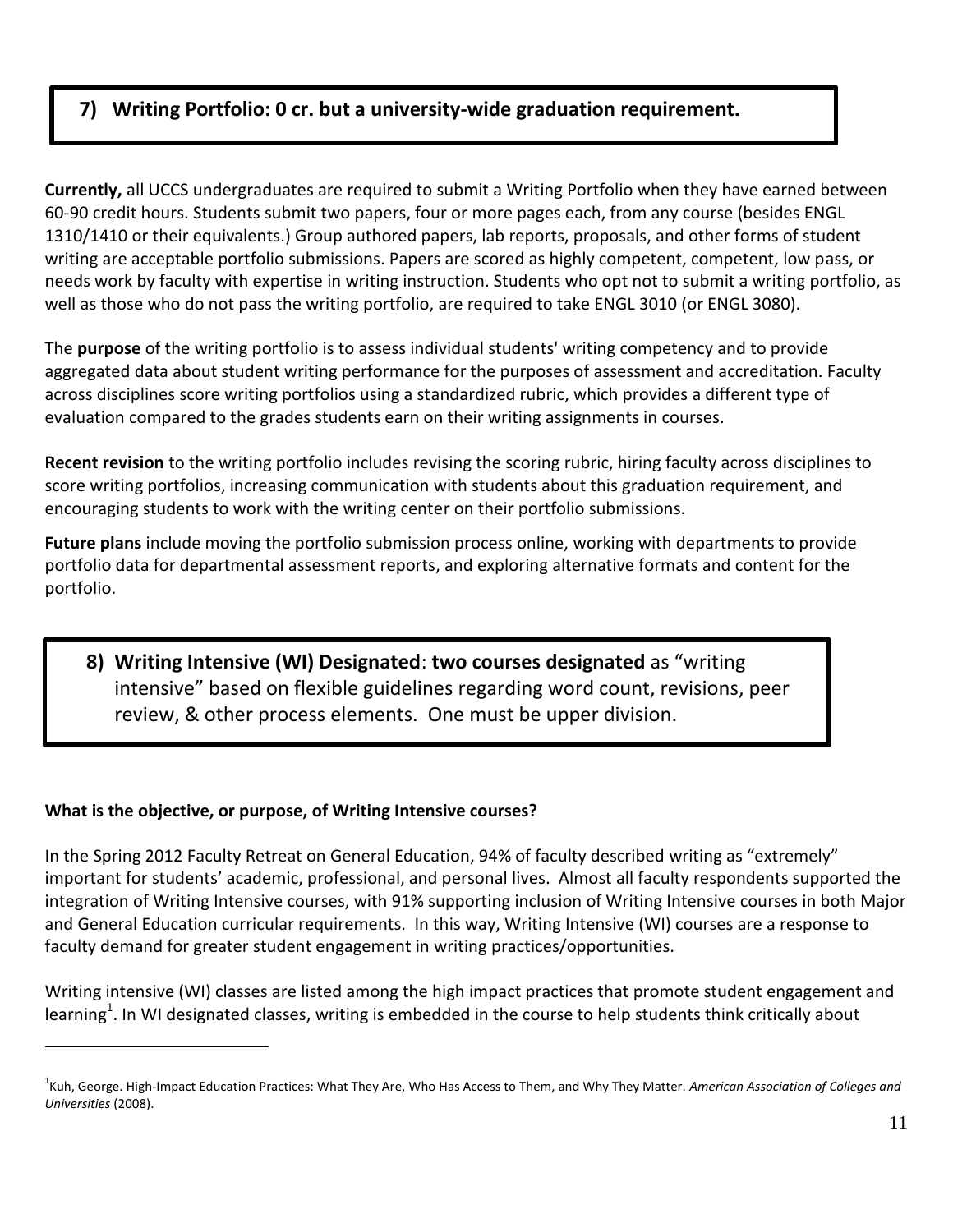course content, practice core writing skills, develop information literacy<sup>2</sup>, and gain an understanding of disciplinary specific writing conventions and ways of knowing.<sup>3</sup> These courses help students develop competencies established in the first-year writing sequence, ENGL 1310 and ENGL 1410/2080/2090/INOV2100.

Writing Intensive courses are grounded in the following theoretical assumptions:

- Writing and thinking are interconnected recursive processes
- Writing can play an important role in students' engagement with and understanding of course material
- $\bullet$  Writing must be practiced across contexts in order to promote transfer of learning<sup>4</sup>
- Writing is a process, and all aspects of the process, from invention through drafting and revision must be taught
- Writing abilities develop over time and across opportunities to write
- Writers develop when they receive meaningful feedback on their work from peers and faculty
- Writers need instruction as they develop into members of a disciplinary community<sup>5</sup>
- Instructors in the disciplines are best positioned to provide students instruction in disciplinary specific writing conventions

#### **How will Writing Intensive courses be structured?**

 $\overline{a}$ 

Students will be required to take 2 WI-designated courses beyond the two writing program courses (ENGL 1310 and ENGL 1410, ENGL 2080, ENGL 2090, or INOV 2100). One WI-designated course must at the upper-division level. This WI component could be integrated into courses within students' majors, general electives, or general education coursework.

Courses may be designated Writing Intensive if they meet the following criteria:

- Assign writing of at least 3000 words (approximately 12 pages) over multiple assignments and/or multiple submissions (revisions) of specific assignments (both formal and informal). Note that word count accrues across multiple submissions of an assignment. Assignments can be revised multiple times, with each revision contributing to the total word count.
- Emphasize, through course assignments and class discussions, writing as a process
- Devote class time to discussion of genre features and writing strategies
- Provide students with feedback about their writing, including instructor and peer review, and allow at least one opportunity to submit revisions based on feedback
- Assess writing assignments as a major portion of course grade (at least 25-30%)

Note that WI courses provide *multiple* opportunities for *sustained engagement* in writing. As such, the WI designation is not fulfilled via a single term paper due at the end of the course. Instead, the traditional "term paper" assignment can be broken into stages and supported through class discussion, peer review opportunities,

<sup>2</sup> Galvin, Jeanne. Information Literacy and Integrative Learning. *College and Undergraduate Libraries* 13.3. (2008).

<sup>3</sup> Farris, Christine and Raymond Smith. Writing Intensive Courses: Tools for Curricular Change. *Writing across the Curriculum: Tools for Curricular Change* (1992).

<sup>4</sup> Anson, Chris M. and L. Lee Forsberg. Moving Beyond the Academic Community: Transitional Stages in Professional Writing. *Written Communication* 7.2 (1990).

<sup>5</sup> Clark, Irene L. and Andrea Hernandez. Genre Awareness, Academic Argument, and Transferability. *The WAC Journal* 22 (2011).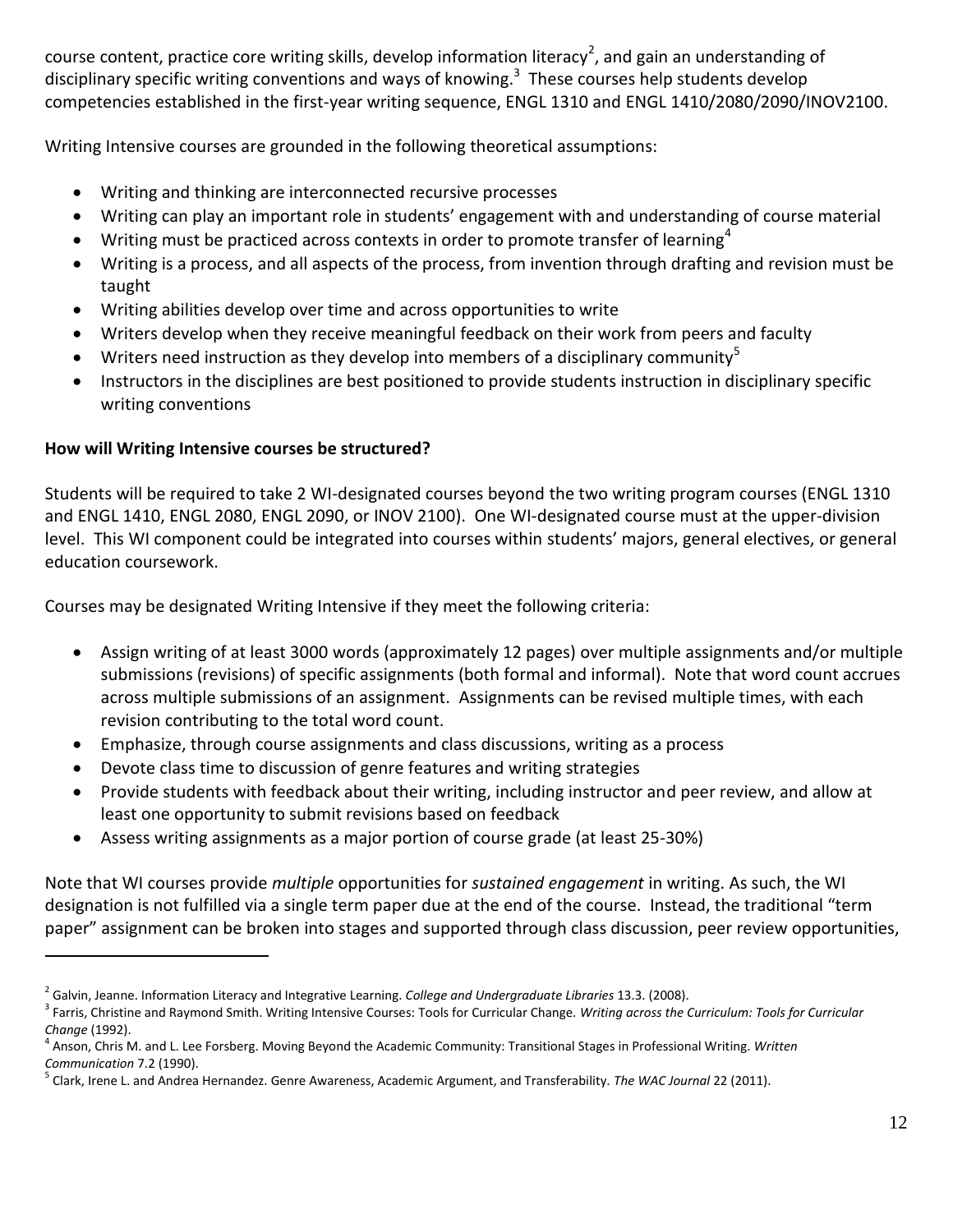and drafting. The Writing across the Curriculum director provides group seminars and individual consultations for faculty members who are revising courses to allow for more student writing and/or a process approach to composing.

#### **How will Writing Intensive courses be identified?**

The Writing across the Curriculum advisory committee, comprised of faculty across disciplines, will work with the Writing across the Curriculum director to review syllabi from faculty seeking Writing Intensive course designation. Once a course has been granted Writing Intensive status, faculty will need to resubmit syllabi materials regularly to reestablish the designation.

#### **How will Writing Intensive courses be supported?**

*Course Caps:* Writing Intensive courses could vary in size depending on the instructor, course requirements, and the available writing support. Generally, class size should be taken into account in order to allow time for instructor feedback on drafts of student writing as well as to promote the type of peer interactions that support students writing processes.

*Writing Fellows:* Writing Intensive courses are eligible for instructional support via a Writing Fellow, contingent on funding. Writing Fellows are advanced undergraduate or graduate students who have received special training to support students' composing, reviewing, and revising processes. They may conference with students, provide written feedback on students' drafts, and give some classroom instruction around the writing process.

*Writing Center:* The Writing Center will continue to offer broad instructional support to students. Support from the Writing Center is highly accessible to students and includes extended evening hours during the week and availability on Saturdays. In addition, writing consultations are available via a variety of formats, including synchronous and asynchronous web as well as in-person sessions. The Writing Center also offers in-class workshops for instructors and students.

*Faculty Support:* Faculty interested in teaching WI courses may receive stipends for professional development via Writing across the Curriculum faculty seminars. These seminars support faculty as they work to design and scaffold meaningful writing assignments and provide students with useful feedback and assessment. In addition to offering these seminars, the Writing across the Curriculum director is also available to meet individually with faculty members working to revise or develop course materials. On a departmental level, the Writing across the Curriculum Director will work with departments to identify WI course designates.

*Information Literacy Instruction*: Where appropriate, Library faculty will partner with teaching faculty to teach discipline-specific research strategies and concepts that help students identify, evaluate, locate, and use information effectively and ethically. Subject librarians also offer individual research consultations for students by appointment.

#### **How will Writing Intensive courses deliver on the promise of the GE goals?**

Writing Intensive courses encourage writing throughout GE and the disciplines and approach writing intentionally, emphasizing the practice of the discipline across multiple contexts. As such, Writing Intensive courses provide coherence throughout the degree and interconnections between GE and the disciplines.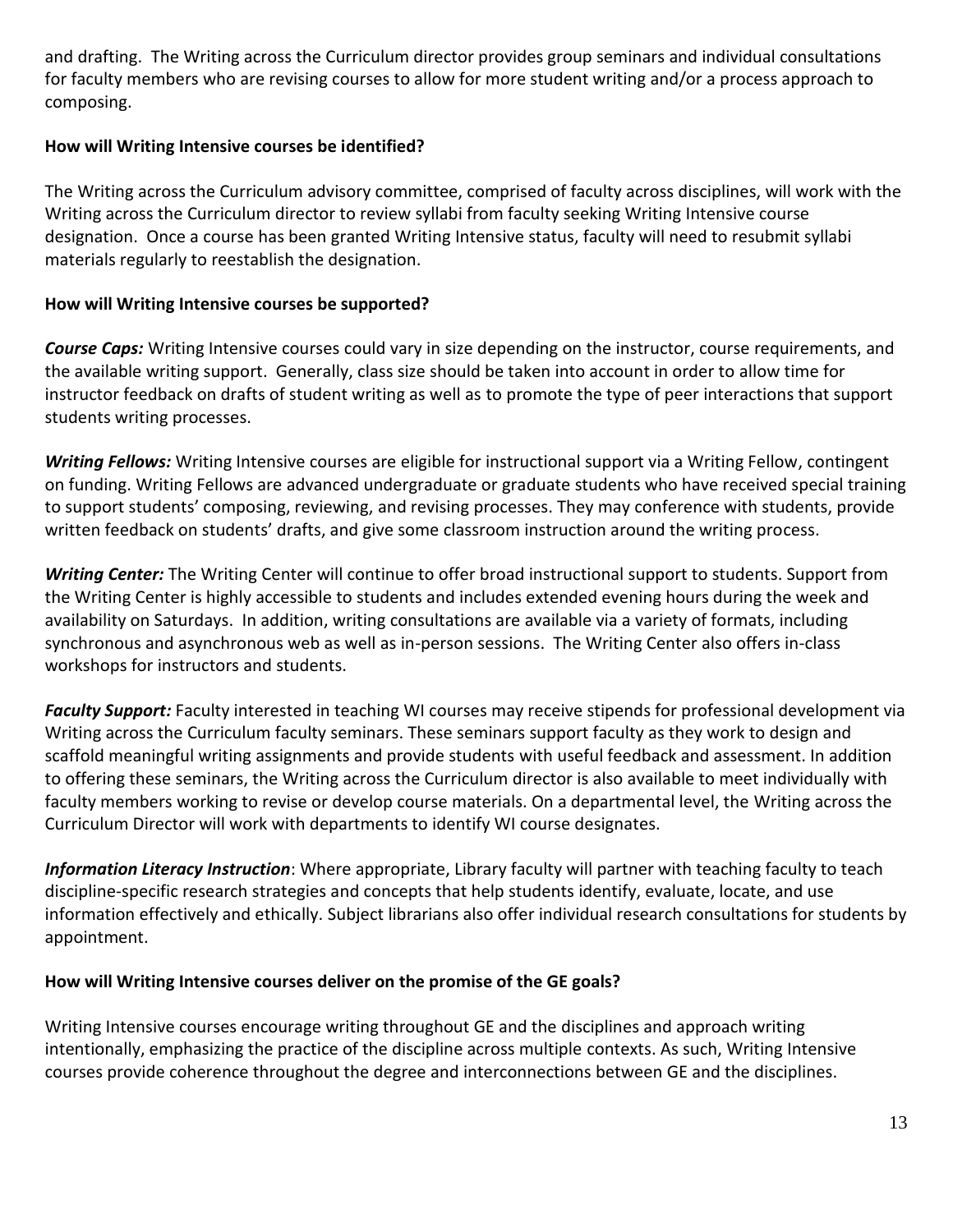#### **Goal 1: Evaluate and Create**

- Writing engages our capacities to evaluate others' ideas as well as our own.
- Writing is a creative act.
- Writing prompts evaluation of sources and promotes information literacy.

#### **Goal 2: Know and Explore**

- Writing is a means for knowing and exploring knowledge, and writing can serve as an artifact of our knowledge.
- Written texts are means of creating and sharing knowledge within and among disciplines.

#### **Goal 3: Act and Interact**

- Writing helps shape our understanding of concepts and promotes deeper processing of ideas generated from reading, listening, and thinking.
- Writing can be a form of action in the world through grant proposals, op ed pieces, policy statements, and articles.
- Writing is a medium through which we interact and engage with our communities.

**9) Inclusiveness (Global/Diversity):** one course in student's 120 cr. hr. Bachelor's degree addresses Inclusiveness (defined flexibly in component guidelines). This content can be integrated in major, gen. electives, or GE courses.

#### **What is the objective of an Inclusiveness GE course?**

Deliver on the promise of GE Goal 3, which is to Act and Interact. This goal states, "Students will cultivate selfawareness and understanding of their impact—locally, nationally, and globally. Students will be prepared to participate effectively in a society that encompasses diverse experiences, perspectives, and realities. GE Goal 3, specifies that students learn about "Inclusiveness," and develop "competencies for cultural responsiveness across social differences in contexts ranging from local to global."

Show students how their understandings of different social and global perspectives are relevant to their education, careers, and lives.

Build on the existing strengths and uniqueness of UCCS in education around inclusiveness—locally, nationally, and globally.

The Inclusiveness integrated requirement would further our curricular and institutional efforts as articulated in the UCCS Strategic Plan 2012-201 under three strategic plan goals:

 Foster academic programs that serve diverse communities and develop intellectually curious graduates who are globally and culturally competent.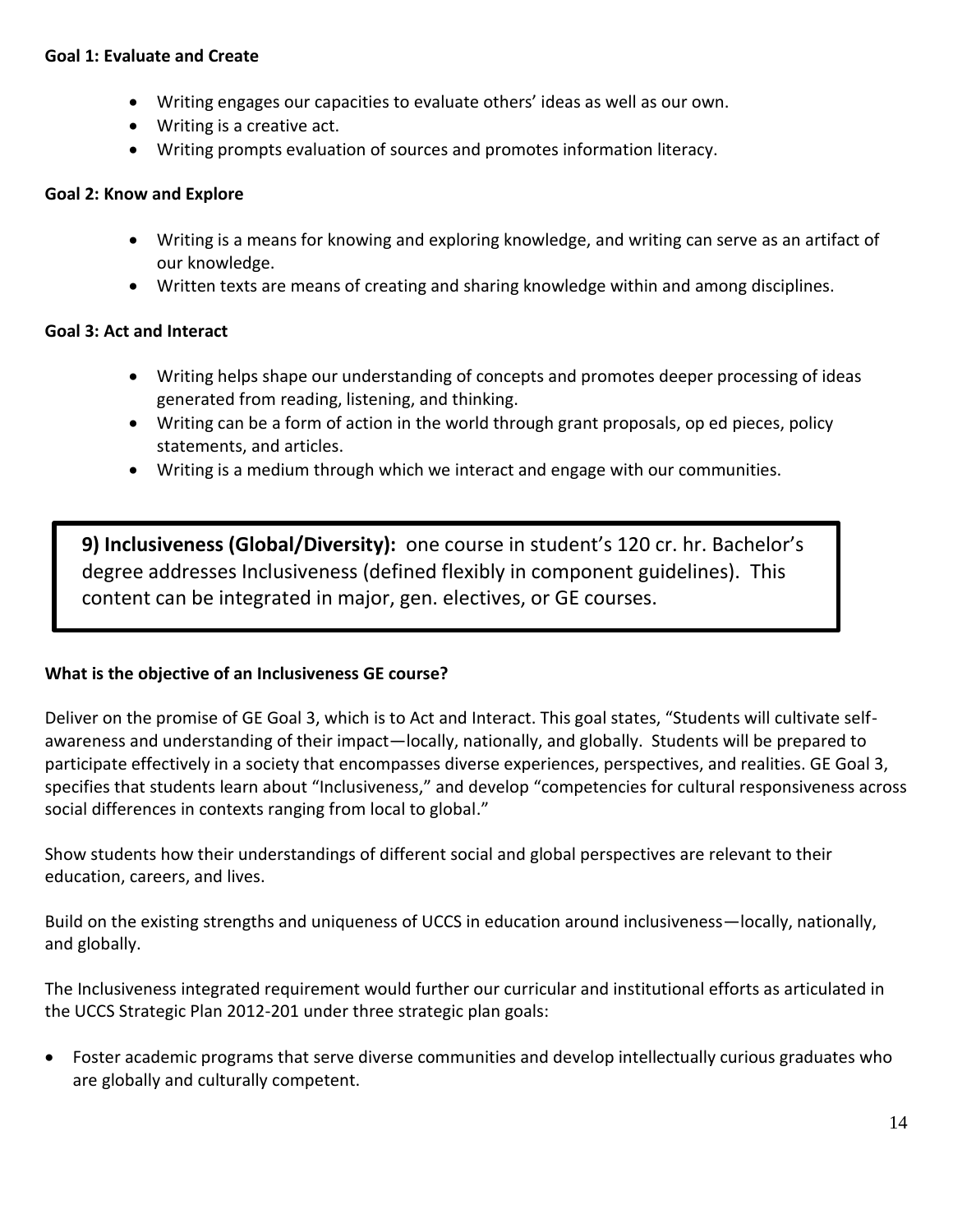- Substantially increase international and domestic multicultural program opportunities and the number of international students and scholars on campus to build cultural understanding and to develop the global competencies of the UCCS community.
- Build an inclusive UCCS educational community that attracts, embraces, and supports diverse students, faculty and staff to advance learning and scholarship in a multicultural world.

#### **How will the integrated Inclusiveness component be structured and supported?**

Departments will identity how the inclusiveness component already is/could be integrated into their major degree course content--either taught to students in one specific course, or integrated across several major degree requirements.

If having the content of Inclusiveness integrated into the major degree coursework is not a viable option, students will take a course addressing inclusiveness in their other GE or general elective courses. Many courses in the campus-wide GE curriculum (for examples, those in the Gateway, Explore curriculum, or Advanced Core) will address this content for those students. Integrated course content addressing inclusiveness should adhere to the guidelines explained below.

Many of the courses which currently fulfill LAS's "DOG" requirements (separate flagged courses for each: 1) D =diverse perspective; and 2) G = global awareness, would likely address this component. Due to their professional/academic accreditation standards, the College of Business, College of Education, and College of Nursing and Health Sciences currently address issues of inclusiveness in their curricula.

Tenured/tenure-track faculty and instructors will have access to educational resources to identify existing courses/ course content addressing inclusiveness and, where appropriate, to adapt existing course content or to develop new courses/ content to achieve the objectives of the Inclusiveness component. Providing leadership in inclusiveness education is already a priority identified at UCCS, and faculty in colleges across campus already have considerable experience incorporating elements of inclusiveness in the curriculum.

#### **What are the guidelines that for addressing and integrating Inclusiveness?**

Integrated content or specific courses satisfying this requirement may focus on either global (international) or diverse U.S. perspectives for a significant portion of course. Ideally, courses would discuss both local and global multicultural perspectives, but the focus may be on one or the other. Inclusiveness content/concepts may be addressed in course content, required readings, course objectives, assignments or activities, among other ways.

Inclusiveness courses would significantly address *at least one* of the following areas:

A.) Instructors will explain how their course significantly prepares students "to participate effectively in a society that encompasses diverse experiences, perspectives, and realities," as stated in GE Goal 3. These courses will teach students the necessary understanding and/or competencies for effectively working with people across cultural and/or social differences.

*----or----*

B.) Instructors will explain how their course significantly addresses "inclusiveness" so students "cultivate selfawareness and understanding of their impact—locally, nationally, and globally," as stated in GE Goal 3.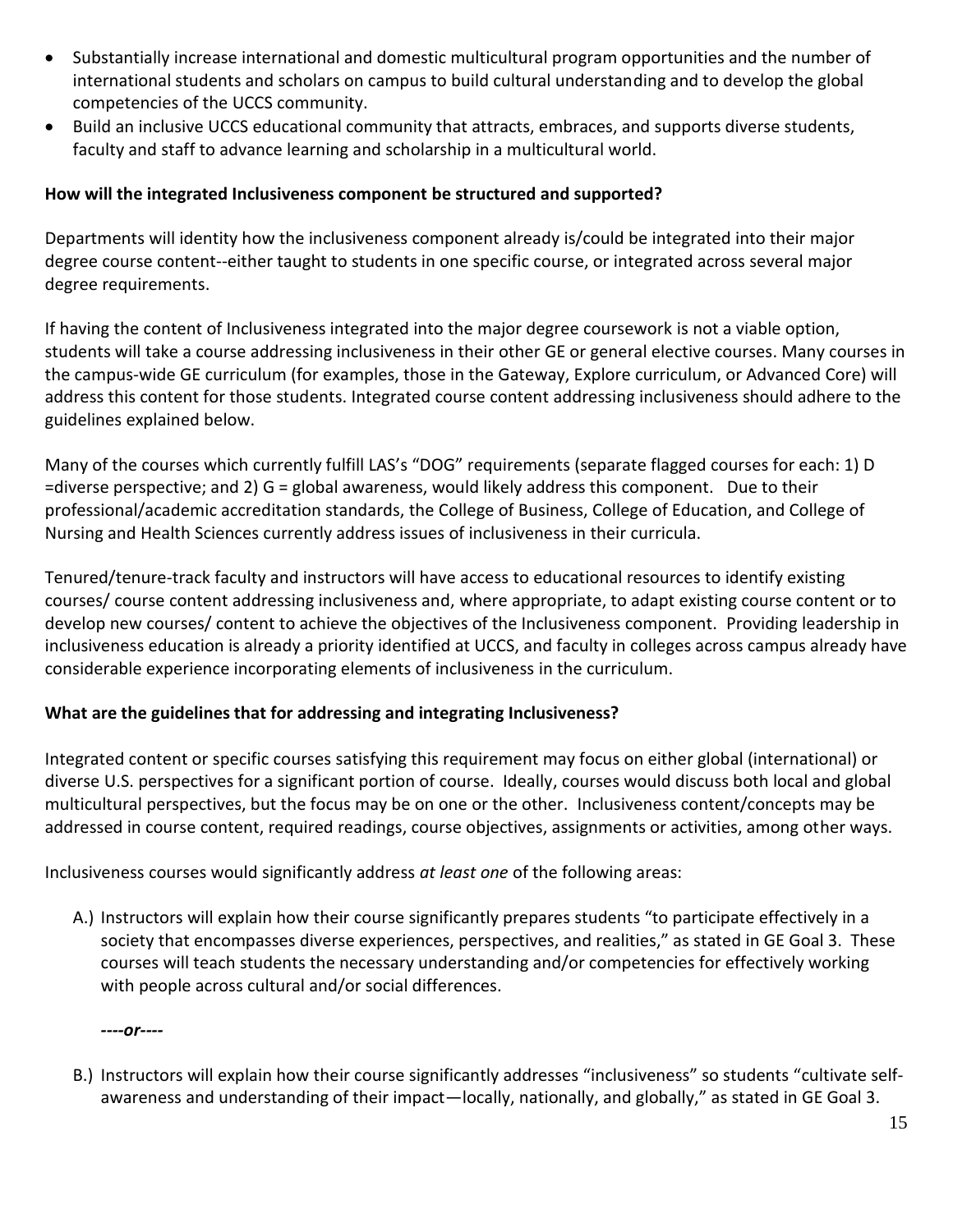These courses will include a focus on international/global/diverse perspectives and explicitly address dynamics and consequences of exclusion and inclusion. This focus could address social, cultural, political, economic, geographic, spiritual, or other diverse perspectives.

**9) Sustainability**: one course in student's 120 cr. hr. Bachelor's degree addresses Sustainability (defined flexibly in component guidelines). This content can be integrated in major, gen. electives, or GE courses.

#### **What is the objective of a component integrating Sustainability?**

The UCCS GE Goals approved in fall 2010 include the following:

**"Goal 3) Act and Interact**. Students will cultivate self-awareness and understanding of their impact—locally, nationally, and globally. Students will be prepared to participate effectively in a society that encompasses diverse experiences, perspectives, and realities. This area includes [among others]:

Sustainability—understanding the interaction between human development and the natural environment"

In order to achieve the terms of this goal, students will learn about key principles of sustainability including social equity, environmental protection, and economic development, among others. The sustainability GE goal will be achieved by integrating teaching about sustainability within discipline-specific coursework and/or other GE components, or in general elective courses.

Integrated content and/or courses will vary across disciplines and will examine the integrative nature of the sustainability concept to their disciplinary work. Ideally, students will gain knowledge about how to promote sustainability in their community and/or place of employment (e.g. support diversity, environmental activities such as recycling, reduction of waste, etc.).

An integrated Sustainability requirement will contribute to fulfilling UCCS' GE goals, as well as the UCCS Strategic Plan Goal 2, which aims to: "Provide excellence in leadership and execution of economic, environmental and social sustainability." Sustainability-related commitments already approved at UCCS include the American College and University Presidents' Climate Commitment (ACUPCC) and the Sustainability Strategic Plan (2012). The latter includes action items that can help inform the campus-wide General Education curriculum: a) to foster campus stewardship to minimize environmental impact and nurture a sense of place; and b) to provide exceptional education in sustainability and encourage experiential opportunities.

#### **How will the integrated Sustainability component be structured and supported?**

Departments will identity how the Sustainability component already is/could be integrated into their major degree course content--either taught to students in one specific course, or integrated across several major degree requirements.

If having the content of Sustainability integrated into the major degree coursework is not a viable option, students will take a course addressing sustainability in their other GE or general elective courses. Many courses in the campus-wide GE curriculum (for examples, those in the Gateway, Explore curriculum, or Advanced Core) will